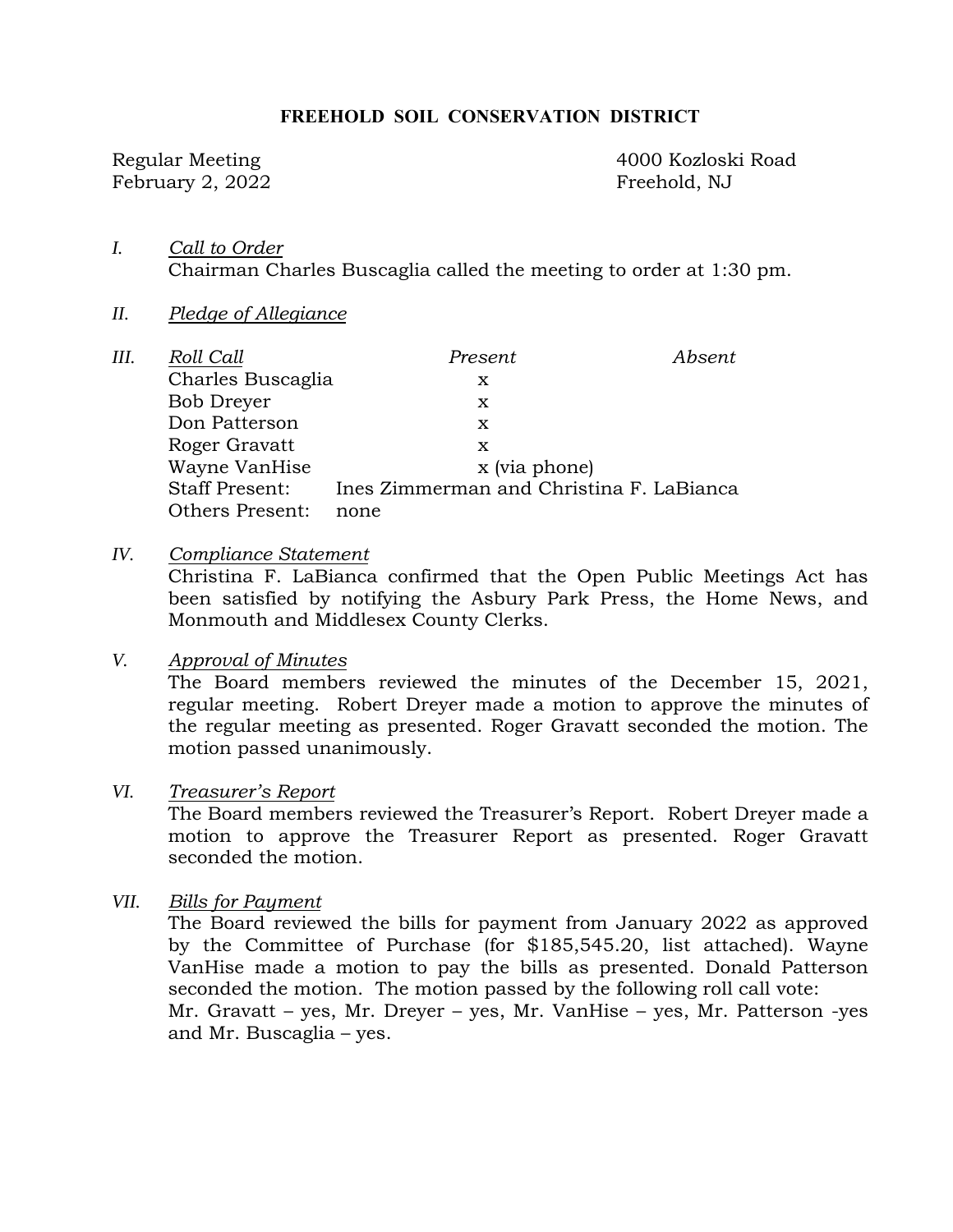### Minutes of February 2, 2022 Page 2

The Board reviewed the bills for payment from February 2022 (for \$120,212.43, list attached). Roger Gravatt made a motion to pay the bills as presented. Wayne VanHise seconded the motion. The motion passed by the following roll call vote:  $Mr.$  Gravatt – yes,  $Mr.$  Dreyer – yes,

Mr. VanHise – yes, Mr. Patterson - yes and Mr. Buscaglia – yes.

- *VIII. Correspondence* 
	- The NJACD Annual Meeting will be held on March 28, 2022, here in the Agricultural Building as well as virtual.
	- The NACD ReCap Newsletter discussed the Next Generation Regional Institute, as well as continuing to work with the districts. NACD is working towards more group training, pilot projects and diversity.
	- A copy of the recent staff meeting minutes was also distributed for review.

## *IX. Committee Report*

There were no reports to review this month.

# *X. District Manager's Report*

- 1. Hiring New Staff
	- The District was able to utilize the ZipRecruiter database to ensure more appropriate resume response. We choose eight possible people to interview, but ended up only interviewing four.
	- After discussion between Ines, Tim, Michael and Paul, the position was offered to Nicholas Lund. He is a recent Mt. Claire University graduate with a GIS background. His first day will be 2/16/22.
- 2. COVID Status
	- Doug Widman was advised us as to what kind of questions we could ask of the prospective applicants.
	- The staff is back in the office full time and per the Monmouth County building; we are no longer required to wear masks in the building.
- 3. Fee Schedule Response
	- The review is ongoing. Frank has asked a few questions and requested more explanation in the calculation of the new fee base.
- 4. Audit Update
	- The auditor is awaiting the final numbers form the State to complete all of their audits. They are hopeful to have them by mid-March.